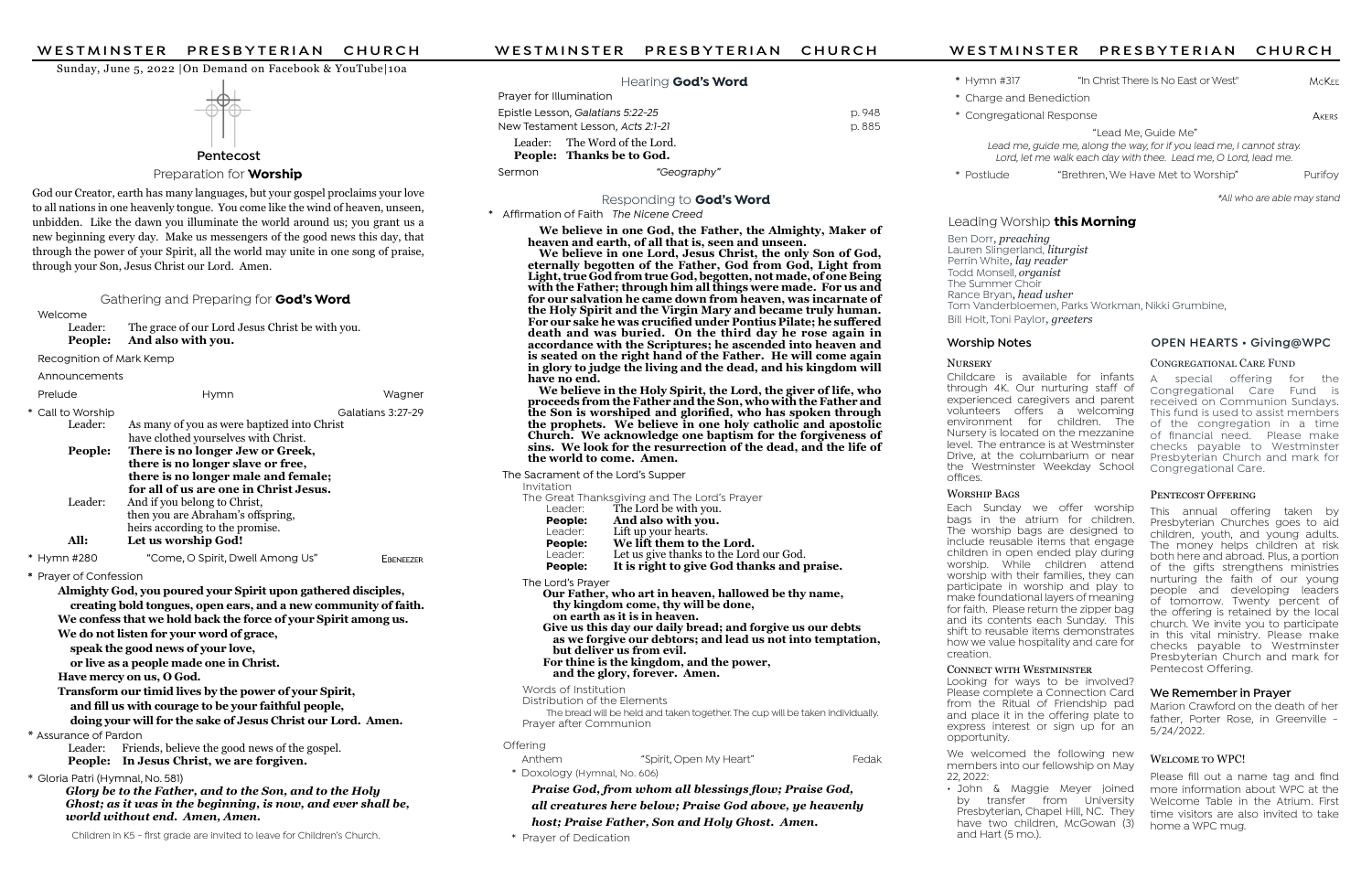# wpcgreenville | wpc-online.org | 2310 Augusta St.

# the



### From the Pews, Katherine Gettys

VOLUME LXXV| June 5, 2022 | No. 5

THE HARBINGER

Westminster Presbyterian Church 2310 Augusta Street Greenville, South Carolina 29605 (864) 232-2424 www.wpc-online.org THE HARBINGER: (USPS No. 764160) Published weekly by the Westminster Presbyterian Church, 2310 Augusta Street, Greenville SC 29605. Periodical postage paid at Greenville SC 29605.

#### CALENDAR OF EVENTS June 5-12, 2022

#### Sunday, June 5 Pentecost

9:40a Sunday Session Meeting

| 10:00                               | Worship Service with communion |  |  |  |
|-------------------------------------|--------------------------------|--|--|--|
| 11:00                               | After Worship Fellowship       |  |  |  |
| 5:00p                               | Low Country Boil               |  |  |  |
| Monday, June 6                      |                                |  |  |  |
| 1:30p                               | Pleasant Valley                |  |  |  |
|                                     | Connection Camp                |  |  |  |
| 4:00                                | Gifts & Gratitude Committee    |  |  |  |
|                                     | Meeting                        |  |  |  |
| Tuesday, June 7                     |                                |  |  |  |
| 12:00p                              | Al-Anon Group Meeting          |  |  |  |
| Wednesday, June 8                   |                                |  |  |  |
| 5:30p                               | Middlers Waffle Cone           |  |  |  |
|                                     | Wednesday at Spill the Beans   |  |  |  |
| 7:00                                | Senior High Dinner Club at     |  |  |  |
|                                     | Sidewall Pizza                 |  |  |  |
| Sunday, June 12                     |                                |  |  |  |
| <b>First Sunday after Pentecost</b> |                                |  |  |  |
| 9:40a                               | <b>Sunday Session Meeting</b>  |  |  |  |
| 10:00                               | <b>Worship Service</b>         |  |  |  |

 11:00 After Worship Fellowship 11:45 Connections Group

#### OPEN MINDS • Gathering@WPC

#### Church Staff

Ben Dorr Pastor & Head of Staff bdorr@wpc-online.org Leigh Stuckey

Associate Pastor lstuckey@wpc-online.org

Mary Kathleen Duncan Associate Pastor mkduncan@wpc-online.org

Lauren Slingerland Associate Pastor

lslingerland@wpc-online.org

Julia Watkins Associate Pastor jwatkins@wpc-online.org

Amos Workman Parish Associate aworkman@wpc-online.org

Mark Kemp Director of Music mkemp@wpc-online.org

Lauren Hood Associate Director of Youth Ministry lhood@wpc-online.org

Kathryn Knauer Children's Choir Coordinator kknauer@wpc-online.org

> Todd Monsell Organist

tmonsell@wpc-online.org Cara Puntch

Weekday School Director cpuntch@wpc-online.org

Sherri Owens Financial Secretary sherri@wpc-online.org

#### IT'S ELEMENTARY, REGISTRATION OPEN!

Michelle Little Office Manager michelle@wpc-online.org

#### **ATTENTION GRADUATES**

It's Elementary is an after school faith formation group for children in 1st grade-5th grade that meets on Wednesdays during the school year from 2:30-4:30p. Our theme for next school year is "The Life and Teachings of Jesus." Children will learn about Jesus Christ through Bible study, recreation, crafts and games. Registration is required and the link is available on the church website. Register today!

#### WPC BOOK CLUB

We would like to list the names of our high school and college graduates. If you have a student graduating, please fill out the form below and place it in the offering plate or call the church office at  $232-2424$ . The names will be listed in the June 12 Harbinger.

Name: \_\_\_\_\_\_\_\_\_\_\_\_\_\_\_\_\_\_\_\_\_\_\_\_\_\_\_\_\_\_\_\_\_\_\_\_\_\_\_\_\_\_\_\_\_\_\_\_\_\_\_\_\_\_\_\_\_\_\_\_\_\_\_\_\_\_\_\_\_\_\_\_ School: \_\_\_\_\_\_\_\_\_\_\_\_\_\_\_\_\_\_\_\_\_\_\_\_\_\_\_\_\_\_\_\_\_\_\_\_\_\_\_\_\_\_\_\_\_\_\_\_\_\_\_\_\_\_\_\_\_\_\_\_\_\_\_\_\_\_\_\_\_\_\_

We celebrate Pentecost because this is when believers were filled with the Holy Spirit, as described in Acts  $2:1-21$ . The Spirit filled these people, and they were speaking in tongues. A crowd of people with diverse backgrounds came and saw the ruckus. Amazingly, even though they spoke different languages, they were all able to understand. The message was both universal and individual at once.

The Connections Luncheon Group will meet at Bonefish Grill (1515 Woodruff Rd.) on Sunday, June 12 at 11:45a after the 10a worship service. RSVP by Friday, June 10, to Ruth Johnston (ruthjohnst51@gmail.com). Newcomers are welcome!

> 2. The Spirit that unites us is much greater than the conflicts that divide us as believers.

This summer, serve alongside other WPC folks with partner agency, Project Host, whose mission is to use food as a tool to nourish the hungry and train the unemployed. Volunteers will prepare, serve, and clean up a meal for our vulnerable neighbors. This is a great way to extend hospitality while getting a glimpse of some of the inequities in our own backyard. Volunteer shifts for ages 15+ are 2nd Tuesdays (June 14, July 12, August 9), 9a-1p. Contact Julia Watkins or write "Project Host" on your Connection Card to sign up.

# W E S T M I N S T E R PRESBYTERIAN CHURCH<br>  $\text{GVD} \text{ @Supcgreenville} \mid \text{wpc-online.org} \mid 2310 \text{ Augusta St.}$ THE HARBINGER CALENDAR OF EVENTS

This summer, WPC is partnering with Pleasant Valley Connection to offer enrichment opportunities with under-resourced children in their summer camp. Volunteers are needed to help from 1:30- 2:30pm on June 6, 14, 22, and 27, and throughout the summer. This is a fun opportunity to build relationships with our local outreach partners, enrich the lives of children, and learn about our community. Click here to sign up or for more information, contact Julia Watkins or write "PVC" on your Connection Card.

#### PROJECT HOST SOUP KITCHEN

#### OPEN MINDS • Serving with WPC

#### SUMMER DONUTS

The Westminster Book Club will meet Tuesday, June 14, at 7p in the church library. Arrive at 6:30p if you want to enjoy fellowship before the meeting. Susan Ferrell will lead our discussion of The Only Woman in the Room by Marie Benedict. New attendees are always welcome.

#### WOMEN OF WESTMINSTER SCHOLARSHIP

I've always felt a bit puzzled regarding these verses and speaking in tongues - ironically it has seemed like gibberish to me. Maybe I'm concerned that had I lived back then, I may have been among those who mocked and said, "They are full of new wine." More likely though, my discomfort comes from a lack of hearing the message God is speaking to me through the passage. Having the opportunity to pour over Acts 2 while thinking about what to write "from the pews" opened my ears.

There are two themes that stood out to me in the Pentecost passage:

1. The Spirit speaks to us where we are and in a way we can understand.

I have never experienced people speaking in tongues, yet I have experienced the Spirit. I know and understand things that I otherwise wouldn't - because of the Spirit within me. God has spoken to me quietly through his living word. Recently, at the Palm Sunday service my children were busy coloring, dropping crayons, and surely distracting the people in the pews around us. Many can understand the angst that comes from sitting with little ones during "big church". As I distractedly listened to the scripture lesson about the first Palm Sunday, I pictured adults and kids running and waving around palm branches like the wild little things kids can be. I pictured some in the crowd and the pharisees feeling the need to calm the chaos. And I pictured Jesus saying- let them be, they are doing what they are meant to do, and if they don't shout praises, then the rocks will. In that moment on Palm Sunday, the Spirit reminded me that God understands children, and that coloring in the pew was exactly where He wanted them. Let's be honest though, the verses surrounding Palm Sunday are not about kids in church pews. Regardless, the Spirit used God's living word to calm my angst in that moment because … God speaks to us where we are, because His Spirit is within us.

The second theme that stood out in the passage - is that the Spirit of God overcame the differences between many people and cultures. Faithful Jewish people from far off lands were in town to celebrate. The crowd of spectators were from varied cultures whose differences far exceeded just language and tradition. These people were from places that in modern day correlate with Iran, Iraq, Syria, Israel, Palestine, Kuwait, Turkey, Egypt, Libya, Rome, Greece, and Saudi Arabia. Though the spectators were from lands with a timeless history of discord, they were all faithful and the Spirit was not hindered in reaching them. Often it can be easier to find and focus on differences rather than similarities. So many are divided on controversial issues, despite our common faith. This passage reminds me that the Spirit is bigger than our worldly differences. The Spirit reaches each of us individually where we are and at the same time, unites us as believers.

Each year Women of Westminster offers scholarships to provide financial aid among college and graduate student membership within our church. This year, Westminster is also partnering with a local agency, Fostering Great Ideas, so that a portion of funds will support college-bound students in the foster care system. Any Westminster member who will be furthering their education in the fall is eligible to apply. Applications are available from the church office or online at www.wpc-online.org. Applicants may contact Coleman<br>Dixon (colemandixon@hotmail. (colemandixon@hotmail. com) with any questions. The deadline is Friday, June 24, 2022. Church members are reminded that memorials and donations may be designated to this scholarship fund to aid in its continuation.

#### MEN OF THE CHURCH TO DRIVE GAME SUNDAY, JUNE 26 AT 3:05P

If interested, call Bob Vannoy (640- 9073) or Amos Workman (423- 0070), or call the church office to sign up. Deadline for signups is Monday, June 6.

#### CONNECTIONS GROUP

Want to help with after-worship donuts throughout the summer? Join the Hospitality Team! Volunteers help with church-wide gatherings as they are able throughout the year. Write "Hospitality Team" on your Connection Card or contact Julia Watkins to get connected.

#### PLEASANT VALLEY SUMMER CAMP